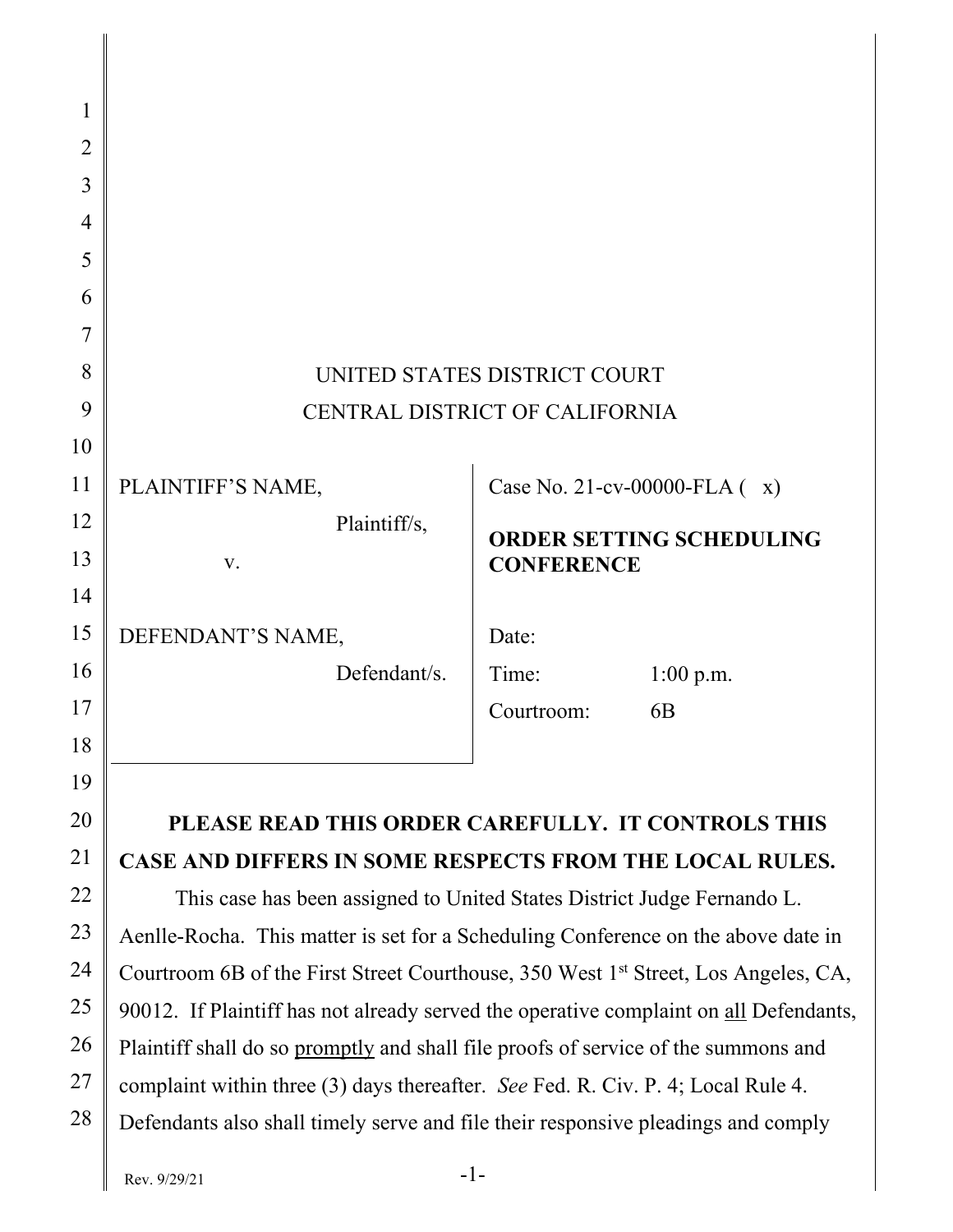with the requirements of Local Rule 5-3.2. At the Scheduling Conference, the court will set a date by which motions to amend the pleadings or add parties must be heard.

The Scheduling Conference will be held pursuant to Fed. R. Civ. P. 16(b). The parties are reminded of their obligations under Fed. R. Civ. P. 26(a)(1) to make initial disclosures without awaiting a discovery request, and under Fed. R. Civ. P. 26(f) to confer regarding a discovery plan at least twenty-one (21) days before the Scheduling Conference. The court encourages counsel to agree to begin to conduct discovery before the Scheduling Conference. At the very least, the parties shall comply fully with the letter and spirit of Fed. R. Civ. P. 26(a) and obtain and produce most of what would be produced in the early stage of discovery as the court will impose strict deadlines to complete discovery at the Scheduling Conference.

## **I. Joint Rule 26(f) Report**

The Joint Rule 26(f) Report must be filed at least fourteen (14) days before the Scheduling Conference. The court does not require and discourages the submission of courtesy chambers copies of Joint Reports that have been electronically filed.

The Joint Rule 26(f) Report shall be drafted by Plaintiff (unless the parties agree otherwise) but shall be submitted and signed jointly. "Jointly" means a single report regardless of the number of separately represented parties involved in the case. The Joint Rule 26(f) Report shall specify the date of the Scheduling Conference on the caption page and shall report on all matters described below as specified by Fed. R. Civ. P. 26(f) and Local Rule 26:

- a. Statement of the Case: A short synopsis (not to exceed two pages) of the main claims, counterclaims, and affirmative defenses.
- b. Subject Matter Jurisdiction: A statement of the specific basis of federal jurisdiction, including supplemental jurisdiction. If there is a federal question, cite the federal law under which the claim arises.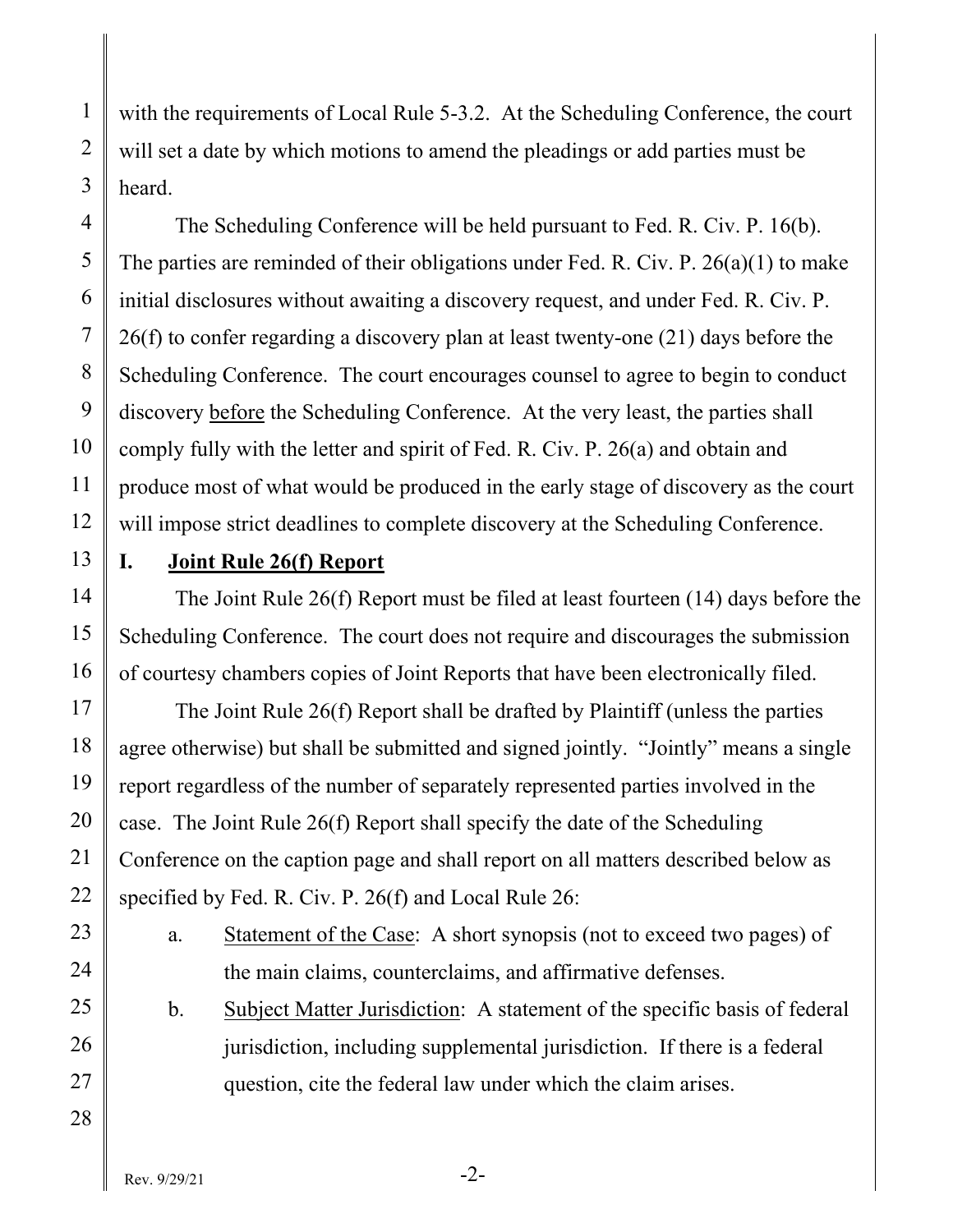| $\mathbf{1}$   | c.             | Legal Issues: A brief description of the key legal issues, including any    |
|----------------|----------------|-----------------------------------------------------------------------------|
| $\overline{2}$ |                | unusual substantive, procedural, or evidentiary issues.                     |
| 3              | d.             | Parties and Evidence: A list of parties, percipient witnesses, and key      |
| $\overline{4}$ |                | documents or other evidence concerning the main issues in the case. For     |
| 5              |                | conflict purposes, corporate parties must identify all subsidiaries,        |
| 6              |                | parents, and affiliates.                                                    |
| 7              | e.             | Damages: The realistic range of provable damages.                           |
| 8              | f.             | Insurance: Whether insurance coverage exists, the extent of coverage,       |
| 9              |                | and whether there has been or will be a reservation of rights.              |
| 10             | g.             | Motions: A statement of the likelihood of motions seeking to add other      |
| 11             |                | parties or claims, file amended pleadings, transfer venue, or challenge     |
| 12             |                | the court's jurisdiction.                                                   |
| 13             | h.             | <b>Dispositive Motions:</b> A description of the issues or claims any party |
| 14             |                | believes may be determined by motion to dismiss or motion for               |
| 15             |                | summary judgment. The parties should refer to the court's Standing          |
| 16             |                | Order for specific guidelines governing summary judgment motions.           |
| 17             | i.             | Manual for Complex Litigation: Whether all or part of the procedures of     |
| 18             |                | the Manual for Complex Litigation should be utilized.                       |
| 19             | $\mathbf{j}$ . | Status of Discovery: A discussion of the present state of discovery,        |
| 20             |                | including a summary of pending and completed discovery, and any             |
| 21             |                | current or anticipated disputes.                                            |
| 22             | k.             | Discovery Plan: A detailed discovery plan, as contemplated by Fed. R.       |
| 23             |                | Civ. P. 26(f). State what, if any, changes in the disclosures under Fed.    |
| 24             |                | R. Civ. P. 26(a) should be made, the subjects on which discovery may be     |
| 25             |                | needed and whether discovery should be conducted in phases or               |
| 26             |                | otherwise be limited, whether applicable limitations should be changed      |
| 27             |                | or other limitations imposed, and whether the court should enter other      |
| 28             |                |                                                                             |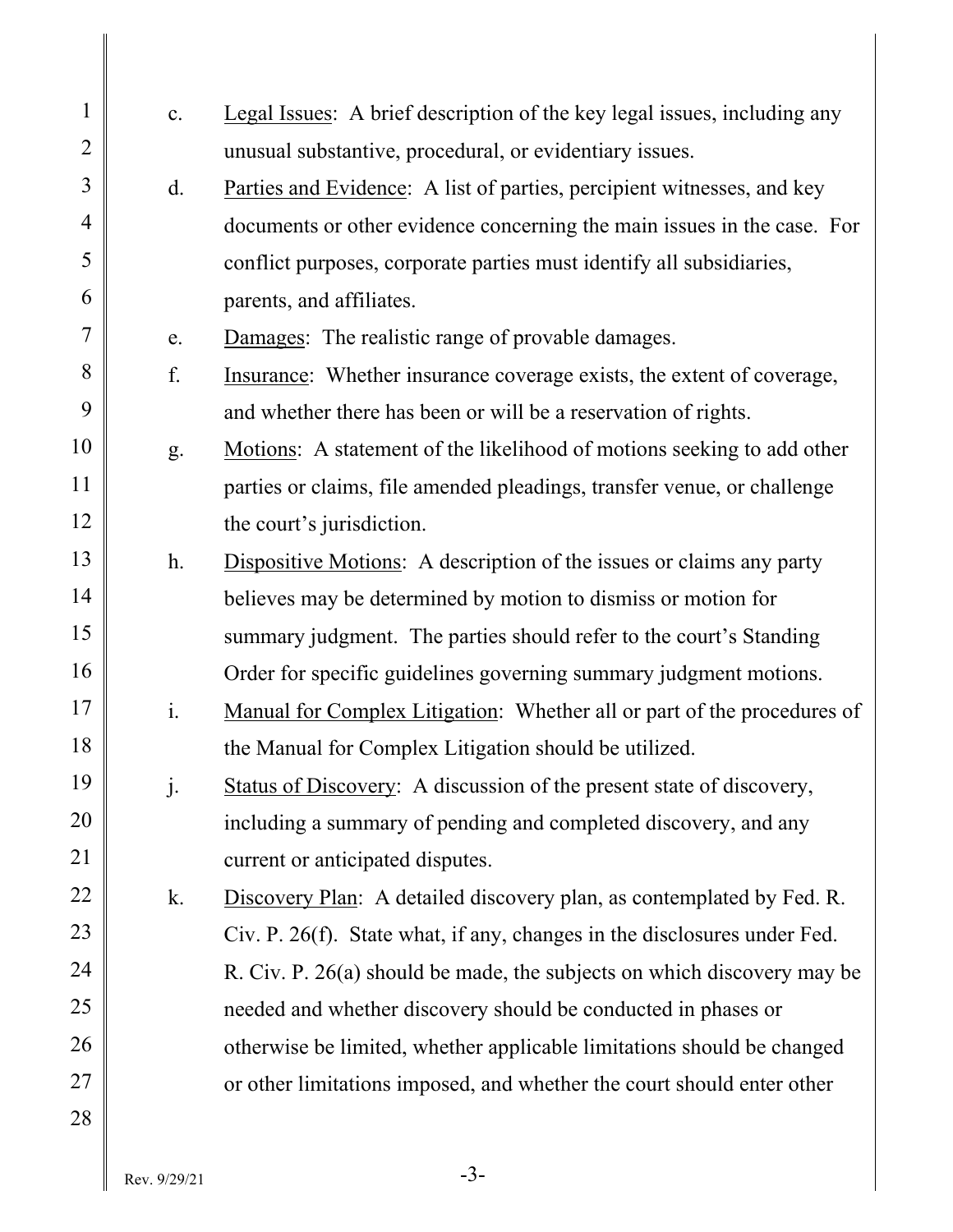| $\mathbf{1}$   |                | orders. A statement that discovery will be conducted as to all claims and       |
|----------------|----------------|---------------------------------------------------------------------------------|
| $\overline{2}$ |                | defenses or other vague description is not acceptable.                          |
| 3              | 1.             | Discovery Cut-off: A proposed discovery cut-off date governing the              |
| 4              |                | completion of all fact discovery, including resolution of all discovery         |
| 5              |                | motions.                                                                        |
| 6              | m.             | <b>Expert Discovery:</b> Proposed dates for initial and rebuttal expert witness |
| 7              |                | disclosures and expert discovery cut-off under Fed. R. Civ. P. $26(a)(2)$ .     |
| 8              | n.             | Settlement Conference / Alternative Dispute Resolution ("ADR"): A               |
| 9              |                | statement of what settlement negotiations have occurred, excluding any          |
| 10             |                | statement of the terms discussed. If a Notice to Parties of Court-              |
| 11             |                | Directed ADR Program (Form ADR-08) was filed in this case, the court            |
| 12             |                | will refer it to the Magistrate Judge, the Court Mediation Panel, or to         |
| 13             |                | private mediation at the parties' expense. The parties must state their         |
| 14             |                | preference in the Joint Rule $26(f)$ Report. The court will exercise its        |
| 15             |                | discretion to select an ADR option for the parties if they fail to state a      |
| 16             |                | preference. No case will proceed to trial unless all parties, including an      |
| 17             |                | officer with full settlement authority for corporate parties, have appeared     |
| 18             |                | personally at an ADR proceeding.                                                |
| 19             | $\mathbf{O}$ . | Trial Estimate: A realistic estimate, in days, of the court time required       |
| 20             |                | for trial and whether trial will be by jury or by the court. Each side          |
| 21             |                | should specify by number, not by name, the number of witnesses it               |
| 22             |                | contemplates calling. If the time estimate for trial given in the Joint         |
| 23             |                | Rule 26(f) Report exceeds four court days, counsel must address in              |
| 24             |                | detail in the Report the basis for the estimate.                                |
| 25             | p.             | Trial Counsel: The names of the attorneys who will try the case.                |
| 26             | q.             | Independent Expert or Master: Whether the court should consider                 |
| 27             |                | appointing a master pursuant to Fed. R. Civ. P. 53 or an independent            |
| 28             |                | scientific expert at the parties' expense. The appointment of a master          |
|                |                |                                                                                 |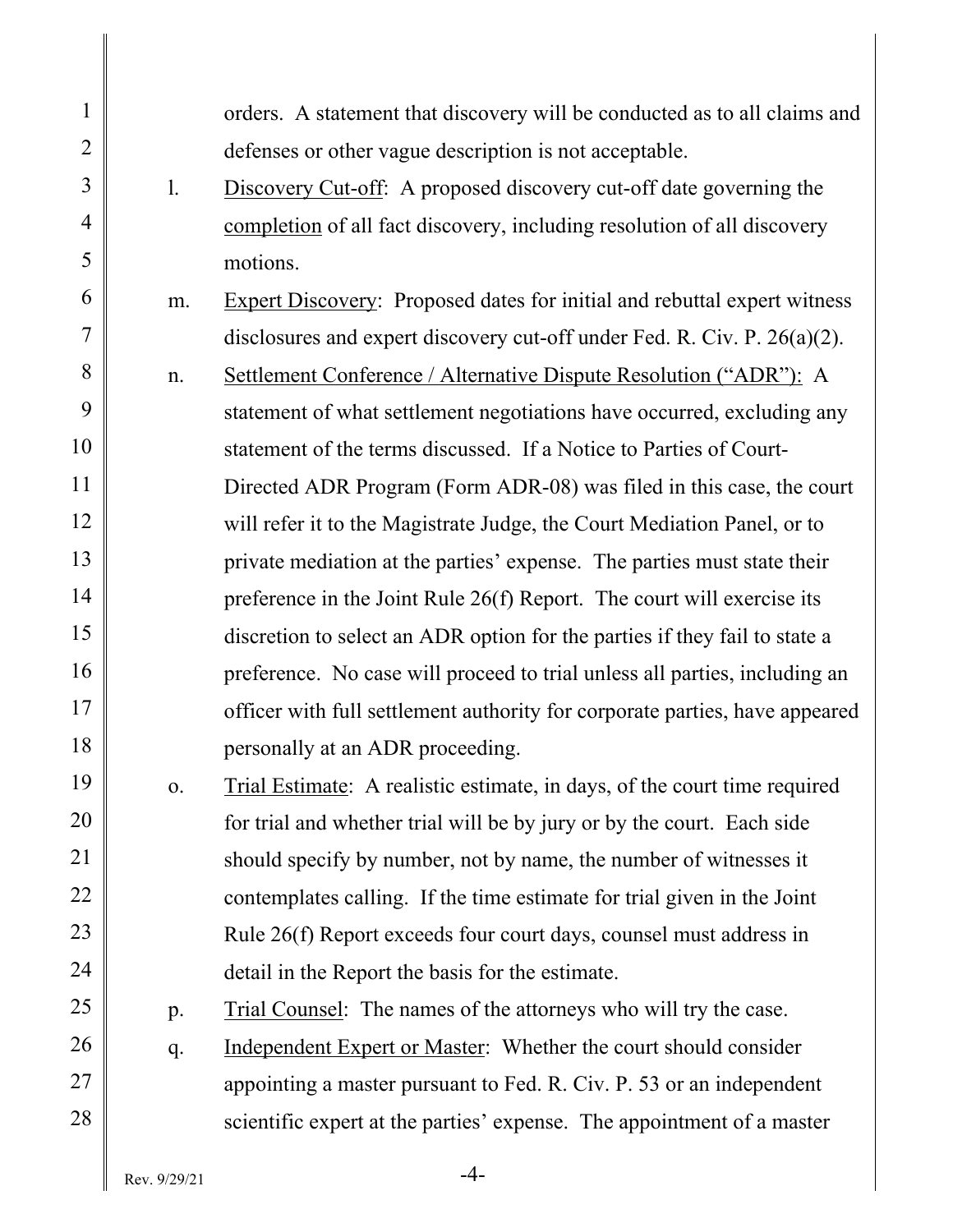may be appropriate in cases where the parties anticipate substantial discovery disputes, numerous claims to be construed in connection with a summary judgment motion, a lengthy *Daubert* hearing, or a resolution of a difficult computation of damages.

r. Schedule Worksheet: The parties must make every effort to agree on all pretrial and trial dates and must complete the attached Schedule of Pretrial and Trial Dates Worksheet ("Worksheet") and include it with their Joint Rule 26(f) Report. The entries in the "Weeks Before FPTC" column reflect what the court believes is appropriate for most cases and will allow the court to rule on potentially dispositive motions sufficiently in advance of the Final Pretrial Conference. However, the parties may propose other dates by which the key requirements must be completed. Each date should be stated as month, day, and year, e.g., 1/15/2020. Hearings shall be on Fridays at 1:30 p.m. The Final Pretrial Conference shall be held at 3:00 p.m. Other deadlines that do not involve the court can be any day of the week. The parties must avoid holidays. The court may order different dates from those the parties propose. The discovery cut-off date is the last day by which all depositions must be completed, responses to previously served written discovery must be provided, and motions concerning discovery disputes must be heard. The cut-off date for motions is the last date on which motions must be heard, not filed. If the parties would like the court to set dates in addition to those listed on the Worksheet, they may so request by separate Stipulation and Proposed Order. Additional hearings are often appropriate for class actions, patent cases, and cases for benefits under the Employee Retirement Income Security Act of 1974 ("ERISA").

1

2

3

4

5

6

7

8

9

10

11

12

13

14

15

16

17

18

19

20

21

22

23

24

25

26

27

28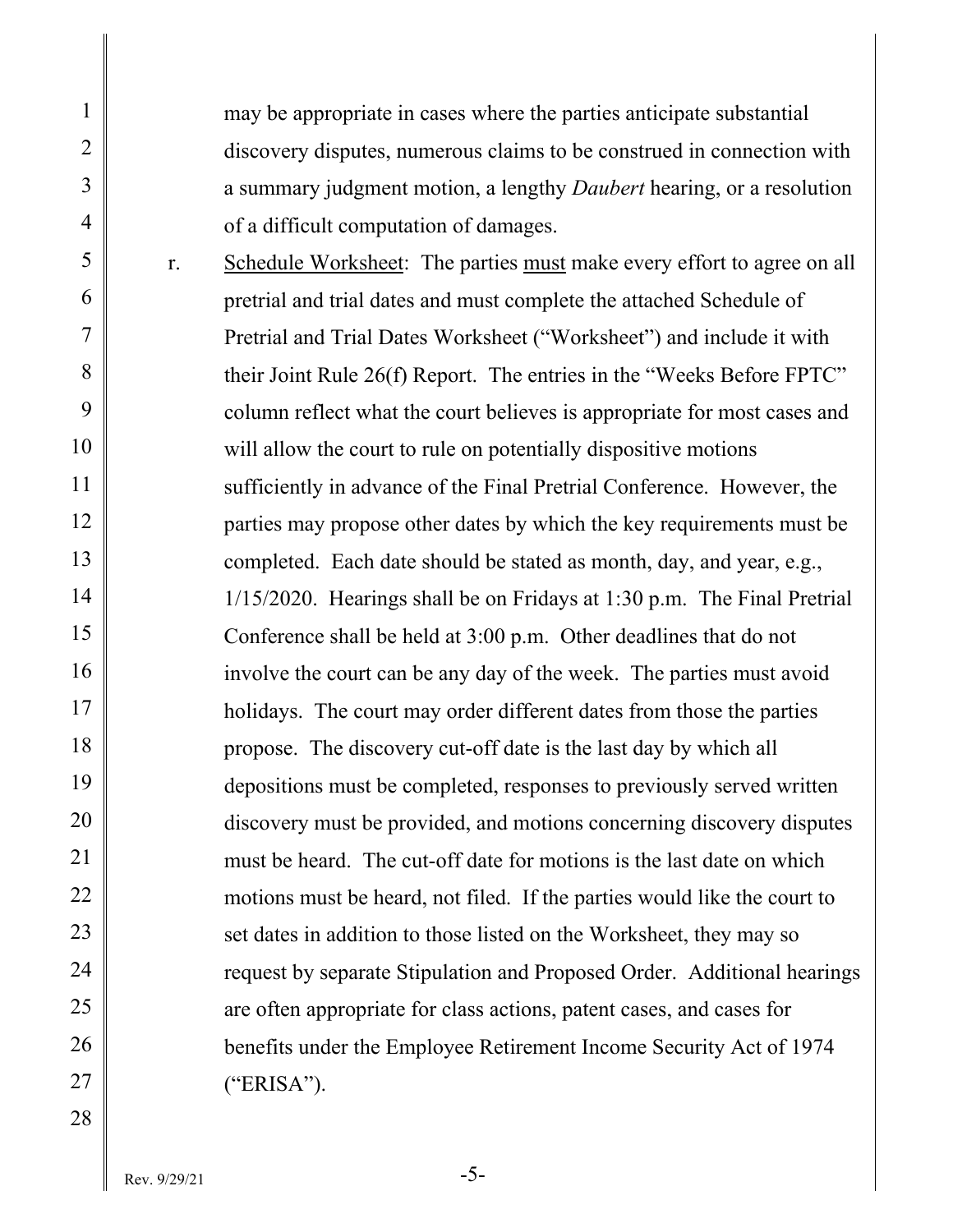| $\mathbf{1}$ |                                                                                       | Other issues: A statement of any other issues affecting the status or<br>S. |                                                                                |  |
|--------------|---------------------------------------------------------------------------------------|-----------------------------------------------------------------------------|--------------------------------------------------------------------------------|--|
| 2            | management of the case, including unusually complicated technical or                  |                                                                             |                                                                                |  |
| 3            |                                                                                       |                                                                             | technological issues, disputes over protective orders, extraordinarily         |  |
| 4            | voluminous document production, non-English speaking witnesses,                       |                                                                             |                                                                                |  |
| 5            | reasonable ADA accommodations, discovery in foreign jurisdictions, the                |                                                                             |                                                                                |  |
| 6            | applicability of foreign law, the advanced age or health of parties or key            |                                                                             |                                                                                |  |
| 7            | witnesses, and any proposals concerning severance, bifurcation, or other              |                                                                             |                                                                                |  |
| 8            | ordering of proof.                                                                    |                                                                             |                                                                                |  |
| 9            | The Joint Rule 26(f) Report should set forth the above-described information          |                                                                             |                                                                                |  |
| 10           | under section headings corresponding to those in this Order.                          |                                                                             |                                                                                |  |
| 11           | П.<br><b>Scheduling Conference</b>                                                    |                                                                             |                                                                                |  |
| 12           |                                                                                       | a.                                                                          | Continuance: A request to continue the Scheduling Conference will be           |  |
| 13           |                                                                                       |                                                                             | granted only for good cause.                                                   |  |
| 14           | $\mathbf b$ .<br>Vacating the Scheduling Conference: The court may vacate the         |                                                                             |                                                                                |  |
| 15           |                                                                                       |                                                                             | Scheduling Conference and issue the Scheduling Order based solely on           |  |
| 16           |                                                                                       |                                                                             | the parties' Joint Rule $26(f)$ Report pursuant to Fed. R. Civ. P. $16(b)$ .   |  |
| 17           |                                                                                       | c.                                                                          | Participation: If the court elects to conduct a scheduling conference,         |  |
| 18           | lead trial counsel must attend unless excused by the court for good cause             |                                                                             |                                                                                |  |
| 19           |                                                                                       |                                                                             | before the conference.                                                         |  |
| 20           |                                                                                       | $\mathbf{d}$ .                                                              | Failure to Submit a Joint Report: The failure to submit a joint report in      |  |
| 21           |                                                                                       |                                                                             | advance of the Scheduling Conference or to attend the Scheduling               |  |
| 22           |                                                                                       |                                                                             | Conference may result in the dismissal of the action, striking the Answer      |  |
| 23           |                                                                                       |                                                                             | and entering a default, and/or the imposition of sanctions.                    |  |
| 24           | Ш.                                                                                    |                                                                             | <b>Notice to be Provided by Counsel</b>                                        |  |
| 25           |                                                                                       |                                                                             | Plaintiff's counsel or, if Plaintiff is appearing pro se, Defendant's counsel, |  |
| 26           | shall provide this Order to any parties who first appear after the date of this Order |                                                                             |                                                                                |  |
| 27           | and to parties who are known to exist but have not yet entered appearances.           |                                                                             |                                                                                |  |
| 28           |                                                                                       |                                                                             |                                                                                |  |
|              |                                                                                       |                                                                             |                                                                                |  |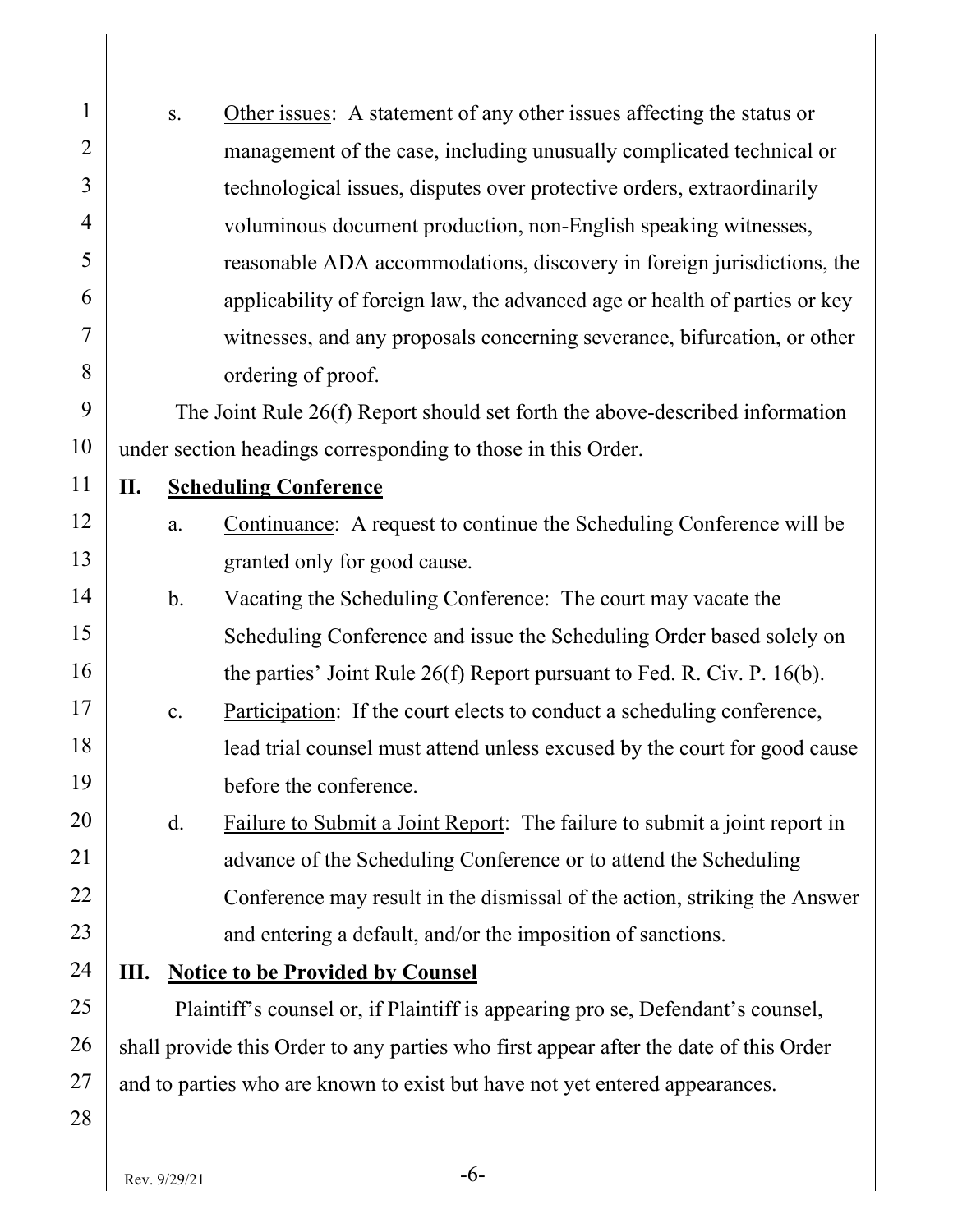| $\mathbf{1}$   | IV.<br><b>Disclosures to Clients</b>                                                  |  |  |  |
|----------------|---------------------------------------------------------------------------------------|--|--|--|
| $\overline{2}$ | Counsel are ordered to deliver to their clients a copy of this Order and of the       |  |  |  |
| 3              | court's Order Re: Jury/Bench Trial, which will contain the schedule the court sets at |  |  |  |
| 4              | the Scheduling Conference.                                                            |  |  |  |
| 5              | V.<br><b>Court's Website</b>                                                          |  |  |  |
| 6              | This and all other generally applicable orders of this court are available on the     |  |  |  |
| 7              | Central District of California website, www.cacd.uscourts.gov.                        |  |  |  |
| 8              | The Local Rules are also available on the court's website at                          |  |  |  |
| 9              | https://www.cacd.uscourts.gov/court-procedures/local-rules.                           |  |  |  |
| 10             | <u>Parties appearing pro se must comply with the Federal Rules of Civil</u>           |  |  |  |
| 11             | Procedure and the Local Rules. See Local Rule 1-3, 83-2.2.3.                          |  |  |  |
| 12             | The court thanks the parties and their counsel for their anticipated cooperation.     |  |  |  |
| 13             |                                                                                       |  |  |  |
| 14             | IT IS SO ORDERED.                                                                     |  |  |  |
| 15             |                                                                                       |  |  |  |
| 16             | Dated:                                                                                |  |  |  |
| 17             |                                                                                       |  |  |  |
| 18             | FERNANDO L. AENLLE-ROCHA<br>United States District Judge                              |  |  |  |
| 19             |                                                                                       |  |  |  |
| 20             |                                                                                       |  |  |  |
| 21             |                                                                                       |  |  |  |
| 22             |                                                                                       |  |  |  |
| 23             |                                                                                       |  |  |  |
| 24             |                                                                                       |  |  |  |
| 25             |                                                                                       |  |  |  |
| 26             |                                                                                       |  |  |  |
| 27             |                                                                                       |  |  |  |
| 28             |                                                                                       |  |  |  |
|                | $-7-$<br>Rev. 9/29/21                                                                 |  |  |  |